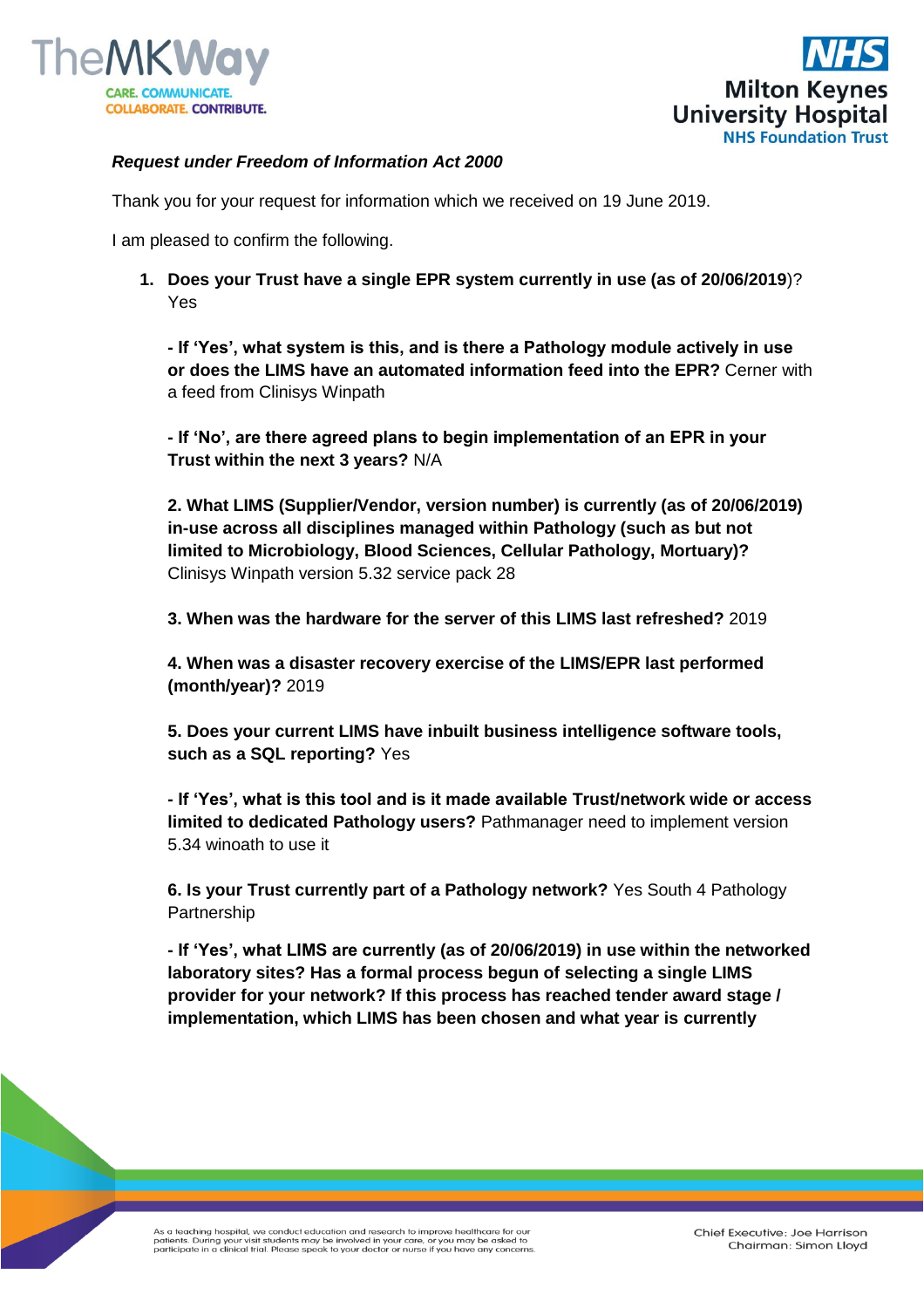



## **targeted for the 'go-live' of the system?**

– intention is to commence with a joint procurement of a single LIMS . All sites Clinisys apart from Oxford which has various systems. Expected to commence a process 2019/20

**- If 'No', has a process begun of selecting a new LIMS provider for your Trust? If this process has reached tender award stage / implementation, which LIMS has been chosen and what year is currently targeted for the 'go-live' of the system?** N/A

**7. Does your Trust use electronic requesting and reporting in secondary care**? Yes

**- If 'Yes', what systems (as of 20/06/2019) is currently in use**? Cerner

**8. Does your Trust use electronic requesting and reporting in primary/tertiary care?**

**- If 'Yes', what systems (as of 20/06/2019) is currently in use**? ICE

**9. Do you currently use nPex or other 3rd party software for exporting results and requests between either network partners or external reference laboratories?** Yes

**- If 'Yes', could you provide details of which Pathology disciplines use this software, and who their primary reference / network laboratory is for this communication link.** Recently commenced , live with Oxford for Blood science disciplines. Expect to go live with Sheffield and Northampton.

**10. Does administration of Pathology specific software (such as LIMS, document control, stock databases, middleware) lie within a dedicated Pathology IT team or a Trust-wide IT team?** Trust IT which works closely with a Pathology systems manager , integrated team led by Trust IT

**11. Does administration of Pathology specific hardware lie (such as shared network storage, report printers, dedicated servers) within a dedicated Pathology IT team or a Trust-wide IT team?** As above

**12. Does your Pathology department have a formal service level agreement of**